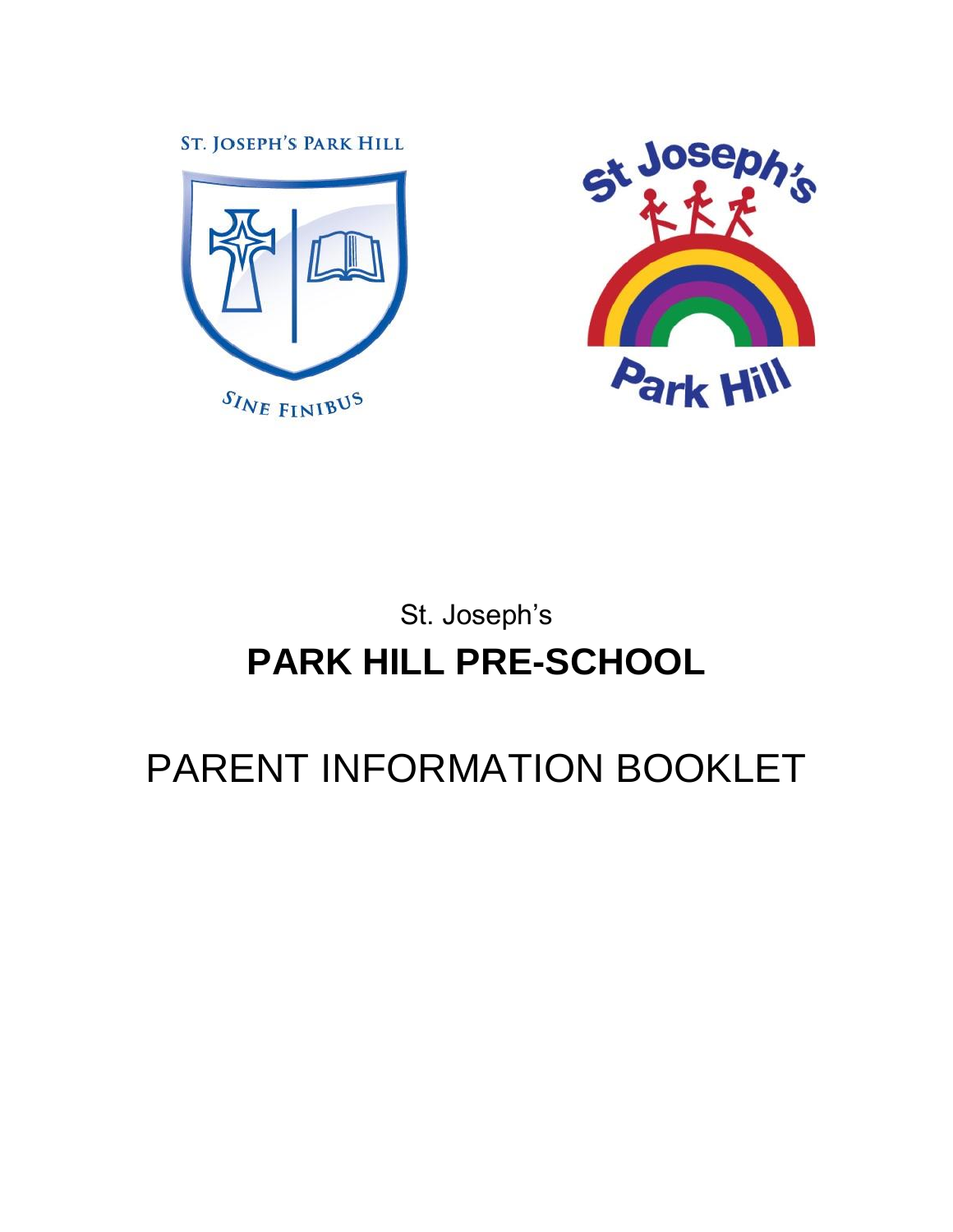## **Contents**

Mission Statement Vision, Values and Aims

Letter from Headteacher

 The Early Years Foundation Stage The EYFS Unit The EYFS Curriculum Teaching and Learning Style

Children with SEN or disabilities

 Key Person Role of Parents

**Resources** 

Information for Parents

Fees and extra charges

Summer School

Sports

Uniform List

School Rules

Procedure for when a child is not collected

Staff List

List of policies

Contact Details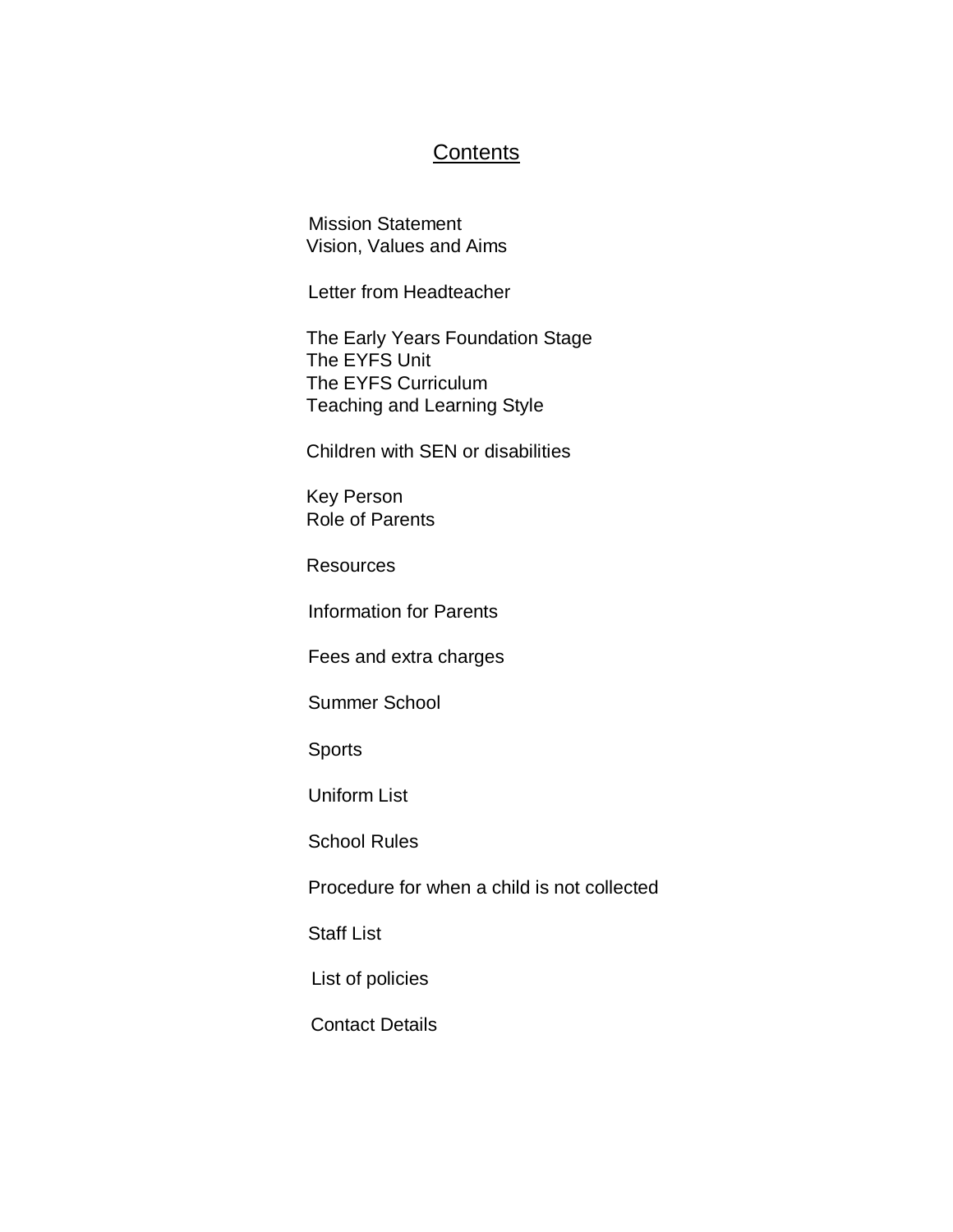#### **ST. JOSEPH'S PARK HILL**



St Joseph's PARK HILL

## **VALUES, AIMS and VISION**

## **MISSION STATEMENT**

We prepare our children for the challenges of the future in a nurturing and stimulating environment built on Catholic foundations.

## **VALUES**

At St Joseph's Park Hill we value the unique individuality of every child and every child is valued and recognised as a child of God.

Following the example of our Foundress Catherine Mc Auley, we place great importance on the need for tolerance and understanding and concern for others.

We teach our children to follow the example of St Joseph whose values are humility, gentleness and patience.

We value respect and we teach our pupils the importance of having respect for their parents, for their teachers, for each other, for God's creation and for themselves.

We have a strong belief in the traditional values of hard work, courtesy and good behaviour.

We value friendship and forgiveness and our children are taught to "LOVE ONE ANOTHER"

### **AIMS**

We aim to provide the highest quality of teaching and learning for all our children.

We aim to provide an environment where children are respectful to each other, to the staff and to themselves.

We aim to provide opportunities for our children to develop spiritually, acquiring an appreciation of their own and others faiths, cultures and beliefs.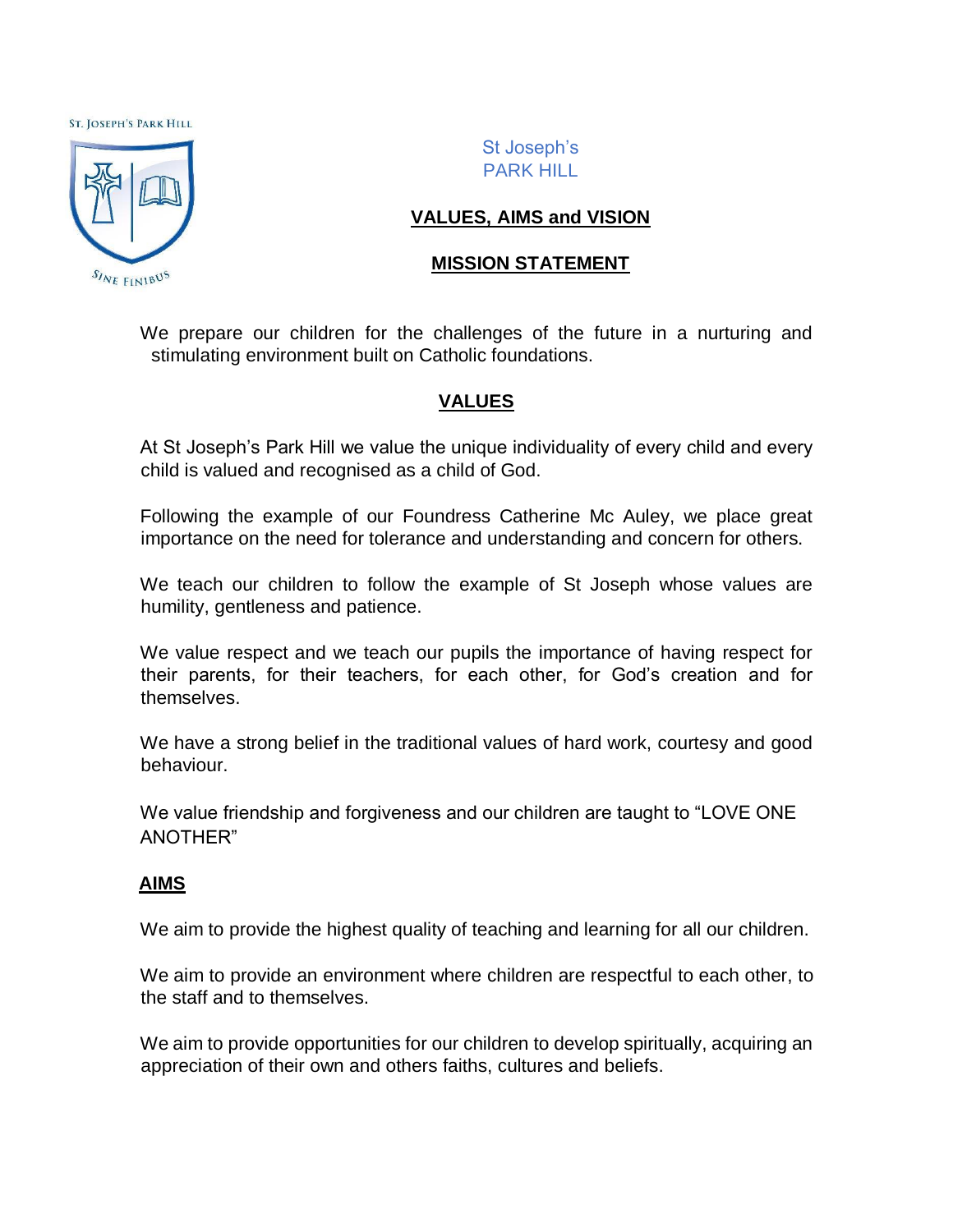We aim to provide an environment where our children are happy and feel safe from bullying and discrimination.

We aim to provide a happy, caring environment where success is celebrated and hard work rewarded.

We aim to develop the knowledge, understanding and skills necessary for our children to enter the next phase of their education with confidence and motivation.

We aim to encourage our children to be aware of the needs of others in this country and around the world.

We aim to provide an environment where children are free to express themselves and to want to learn.

We aim to build an inclusive community where all are valued.

#### **VISION**

At St Joseph's Park Hill our vision is that each precious child that comes to us will be taught values which will ensure that when they leave us:

they are respectful of others, acknowledging that the world is a diverse place, created by God

they are motivated to learn and have the confidence to believe that they can achieve anything if they work hard and believe in themselves

they have the essential skills to take their place in an ever changing world

they are enthusiastic and hopeful about their future

they have the values that lead them to ask not "What do I want to be when I grow up?" but "What kind of person do I want to be when I grow up?"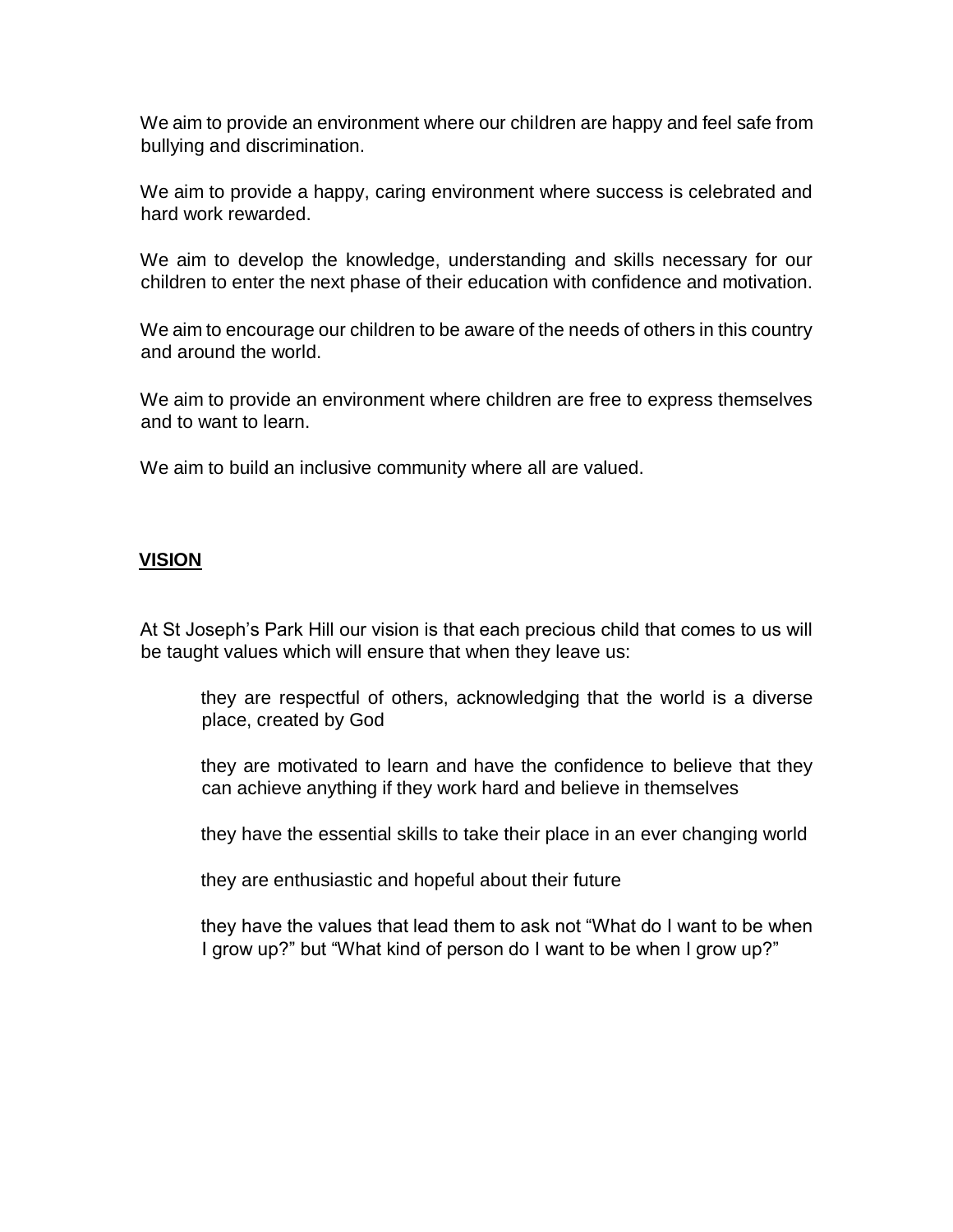

## **Headteacher's Welcome**

I am delighted to welcome you and your child to our school.

St Joseph's Park Hill offers an outstanding education to children from the age of 3 to 11 years.

We are a Roman Catholic School owned by the Institute of Our Lady of Mercy, and our Christian ethos is simple and tangible. The school is a happy, vibrant and positive environment where children are safe, nurtured and loved. The children are taught to "Love One Another" and that each of them is unique and loved by God.

Learning opportunities at Park Hill are broad, balanced and exciting. We promote academic success and believe wholeheartedly in the education of the whole child. We encourage hard work and value effort. Our school motto is SINE FINIBUS (Without limits) and we teach your child that they can achieve anything if they work hard and want to succeed.

Your child will be nurtured and taught by a dedicated and enthusiastic team of staff who will inspire them to aim for excellence whilst developing a growth mindset. We seek, through our bespoke curriculum to allow our pupils to have opportunities to develop as all-rounders, and foster in them a lifelong love of learning.

Our pupils are our best ambassadors and they talk with joy and pride about our school. When you step through our doors, you will be met by the warmth, happiness, care and kindness that resonates in our school family.

Choosing the right school is one of the most important decisions that you will make for your child. Choosing Park Hill means that you have chosen to give your child the best possible start in life. I very much hope that the experience you have with our Pre-school means you will consider keeping your child with us for their entire primary education.

Best wishes,

Maria Whitehead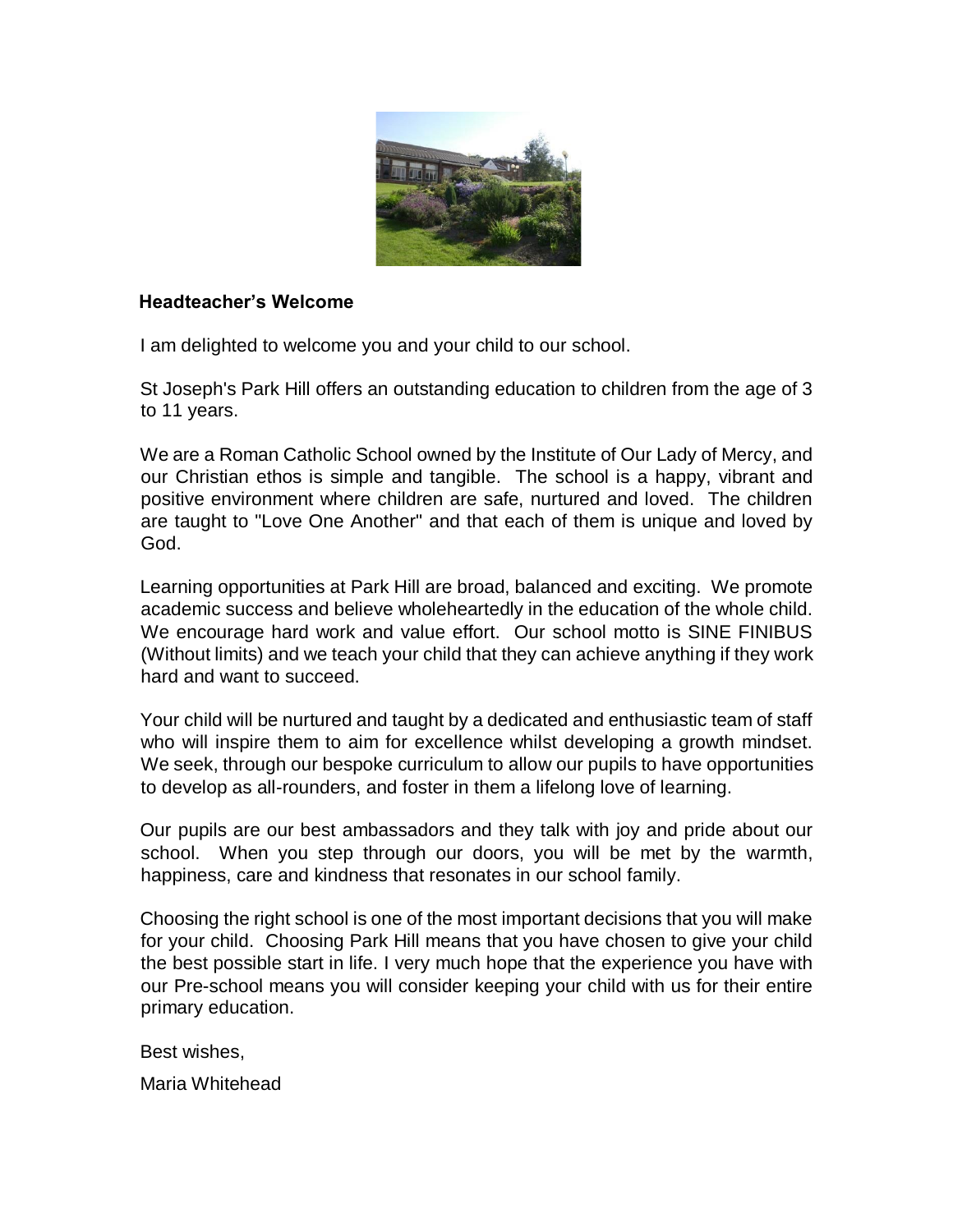## **The Early Years Foundation Stage**

Every child deserves the best possible start and support in life to fulfil their potential. We believe that a child's experience in the early years has a major impact on their future life chances. The Early Years Foundation Stage document provides assurance that each individual child has a safe, secure and happy childhood. At our school the EYFS team work together to ensure that each child's individual needs are met. We consequently provide strong foundations for them to make the most of their abilities and talents as they grow up, informed through ongoing observational assessment.

Effective practice in the EYFS is built on four guiding themes; A Unique Child, Positive Relationships, Enabling Environments and Learning and Development. In the Foundation Stage we recognise the overarching aim of the EYFS and our children are supported to ensure that the seven areas of learning are achieved.

## **The EYFS Unit**

The daily routine of the EYFS allows the children to have a good balance of selfinitiated and adult-led activities throughout the day. Our practitioners are very enthusiastic and spend a large amount of their time getting to know the children, through playing, listening, communicating with them and observing how they selfinitiate in the environment. These observations support our planning.

The planning in the Early Years Foundation Stage is carried out as a team and alongside following the child's individual needs and interests, we have long, medium and short term planning, in which we include predictable themes, such as the seasons. Reception and Pre-School follow similar themes long term, however the learning is differentiated through age appropriate tasks, which are documented in the medium and short term plans.

The EYFS has excellent, well planned provision, which enables cross-curricular activities and learning. Our setting provides continuous provision which is carefully planned on a weekly basis around a predictable interest / theme. Long term and short term plans are used to provide ideas and enhancements for continuous provision. Our setting also provides activities and learning opportunities planned for 'in the moment'. In the moment planning is an approach where a topic, activity, or learning opportunity is planned spontaneously based on what a child is interested in and requires no previous documented plan. This includes 'loose parts' play and resources which encourage open-ended play, where children use their imagination. Each child's learning is carefully documented and each child has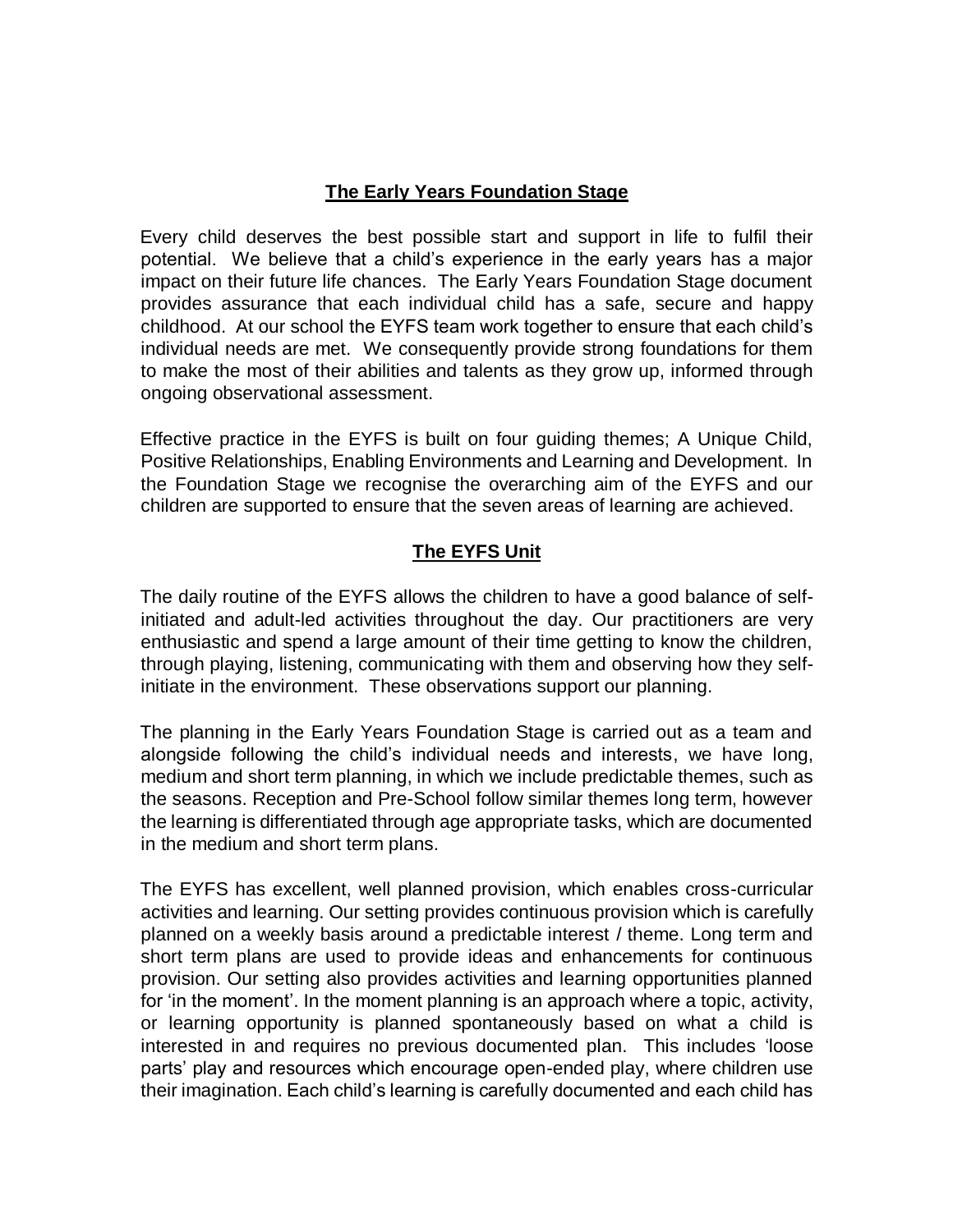a key person who is responsible for monitoring and assessing their development. Learning Journeys for each child are recorded electronically. Parents can access their child's learning journey online, using their personal log-in details.

At St Joseph's, children may join their Pre-School year from the age of three and continue on to their Reception year. Parents who choose our school are encouraged to bring their child to Pre-School before their Reception year, to aid the settling in period and make the transition easier for the child. Following the child's Reception year, they will enter Year 1, where their Key Stage 1 journey begins.

The Early Years Education we offer our children is based on the following principles:

- A strong Catholic Ethos which underpins all our teaching
- Children learn and develop in different ways and at different rates
- No child is excluded or disadvantaged
- Every child is unique
- Every child has the right to a rich, stimulating, well-resourced environment to support and extend their learning experience.
- Children learn to be strong and independent from a base of loving and secure relationships with parents/and or Key Person.

## **The EYFS Curriculum**

The statutory Early Learning Goals establish expectations for most children to reach by the end of the Early Years Foundation Stage. They provide a basis for planning and by the end of the EYFS, some children will have exceeded the goals. There are seven areas covered by the Early Learning Goals and educational programmes.

- Personal, Social and Emotional Development
- Communication and Language
- Physical Development
- Literacy
- Mathematics
- Understanding the World
- Expressive Arts and Design development

There are three prime areas which are of high importance within the curriculum: Personal, Social and Emotional; Communication and Language; and Physical development. All of the areas of learning are important and depend on each other to support a holistic approach to child development. All the areas are delivered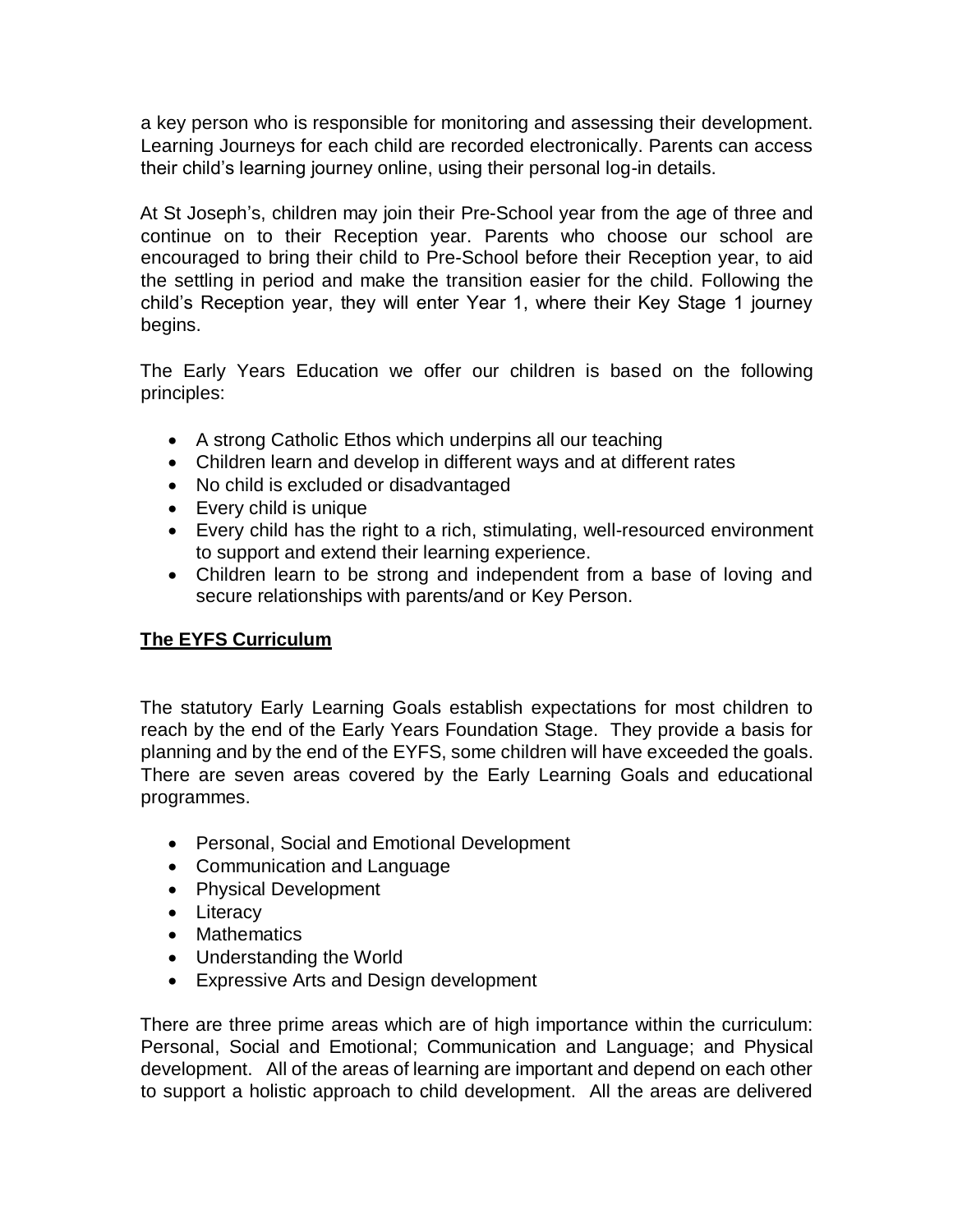through planned, purposeful play, with a balance of adult-led and child-initiated activities.

Our children follow the Letters and Sounds phonics programme from the start of their Pre-School year. The children are assessed on entry to cater for individual needs and abilities.

The children have daily prayers, and a weekly RE lesson. The children attend a whole School assembly on Friday afternoon and Monday mornings from Spring term. Holy Days and Feast Days are also celebrated.

The children also have a weekly Physical Education, Spanish, Music, Drama and Dance session.

The timetable is flexible and allows for special events to be celebrated and achievements recognised.

Unforeseen and unplanned situations are often explored and developed in order to enrich children's learning.

The EYFS also has regular visitors coming into the school and the children participate in excursions outside school.

## **Teaching and Learning Style**

Our policy on Teaching and Learning defines the features of effective learning in our school. These features apply to teaching and learning in the Pre-School, as they do in Key Stage 1 and 2.

Features of good practice in the Pre-School are:-

- An excellent understanding of child development and therefore effective methods of extending and tailoring the learning to their unique needs through well-planned, purposeful play and a good balance of child-initiated and adult-led activities.
- Staff are enthusiastic and spend a lot of time building relationships with the children, through playing, communicating and respecting one another.
- A strong relationship between Parents and Staff, to enable the children to feel secure and develop a sense of well-being and achievement.
- The Pre-School plays a key role in supporting and extending our children's development and learning, this includes, observation, assessment and planning, support for every child, the learning environment and the wider context.
- The carefully planned curriculum and assessment ensures that all children are supported in achieving the Early Learning Goals by the end of their Reception year.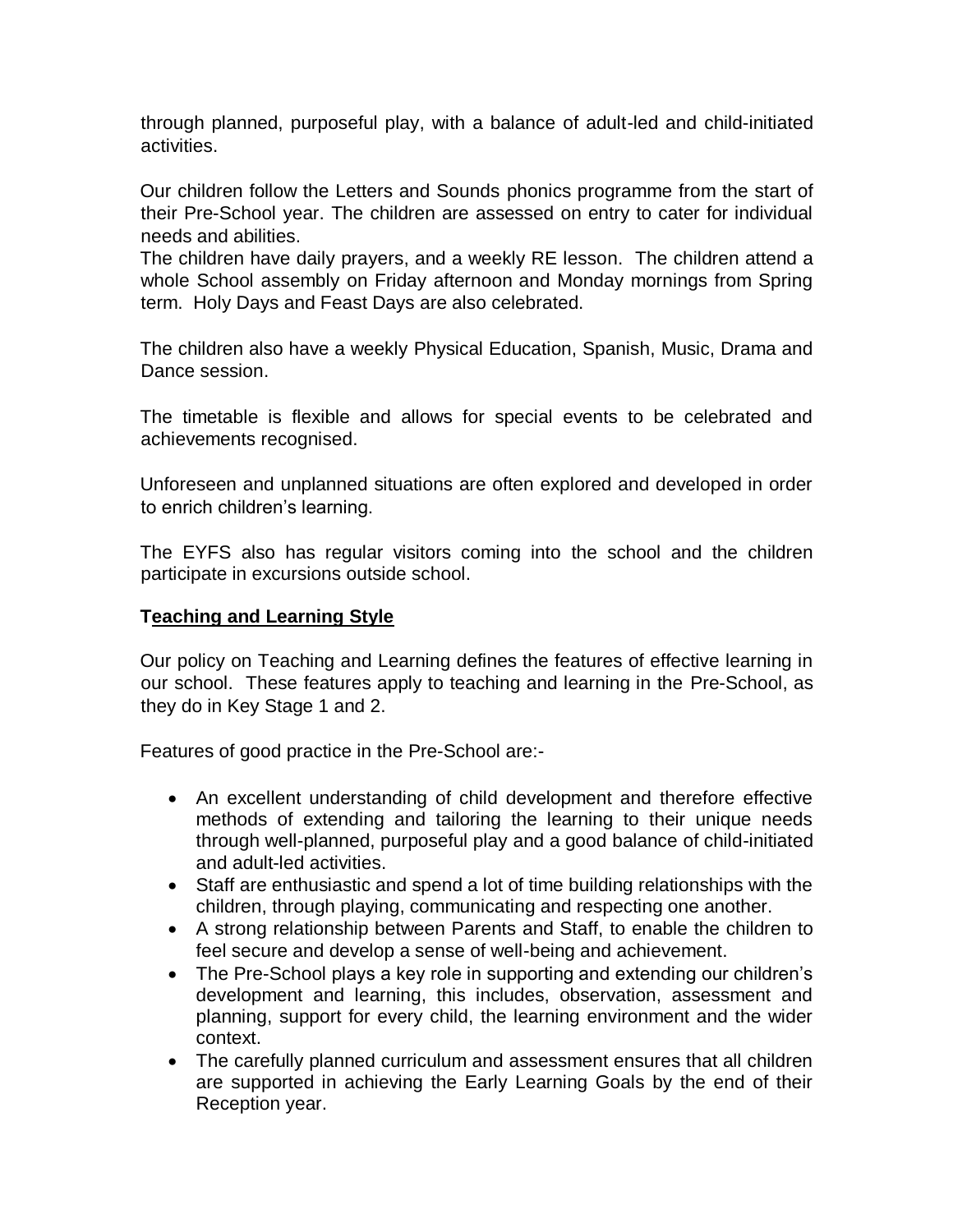- Staff encourage children to develop independence and confidence in their own abilities.
- Clear aims for our work and regular monitoring and evaluation to improve what we do.
- The regular training needs of all adults working within the Pre-School are met.
- Effective joint planning to ensure continuity and progression throughout.

## **Children with SEN or disabilities**

Our Pre-School has a SENDCo. All staff are aware of every child's individual needs. We understand that parents/carers know their children best and it is important that all practitioners listen and understand when parents express concerns about their child's development. All staff within the Pre-School listen to and address any concerns raised by children themselves.

If staff have concerns about a child's learning and development, they will discuss these concerns with parents. We have Targeted Learning Plans to help support any child with special/specific needs or disabilities.

All staff within the Pre-School follow the guidance in the EYFS and SEND Code of Practice to ensure the requirements outlined are incorporated into all aspects of the provision. All staff are knowledgeable in relevant law and policy and know how to apply it in their practice. This ensures children's needs are identified early, appropriate support is given, and children are referred onto external agencies when necessary.

## **Key Person**

- Your child's key person sees parents on a regular basis to discuss their child's progress. However, if parents would like to speak to their child's key person at other times, please contact the school office to make a mutually convenient appointment.
- The Headteacher will be pleased to see parents on any matter they wish to discuss. An appointment is usually advisable.

## **The Role of the Key Person**

Children thrive from a base of loving and secure relationships. This is normally provided by a child's parents but it can also be provided by a key person.

A key person is a named member of staff with responsibility for a small group of children. They help those children in the group feel safe and cared for.

The role is an important one and it is an approach set out in the EYFS. It involves the key person responding sensitively to children's feelings and behaviours, and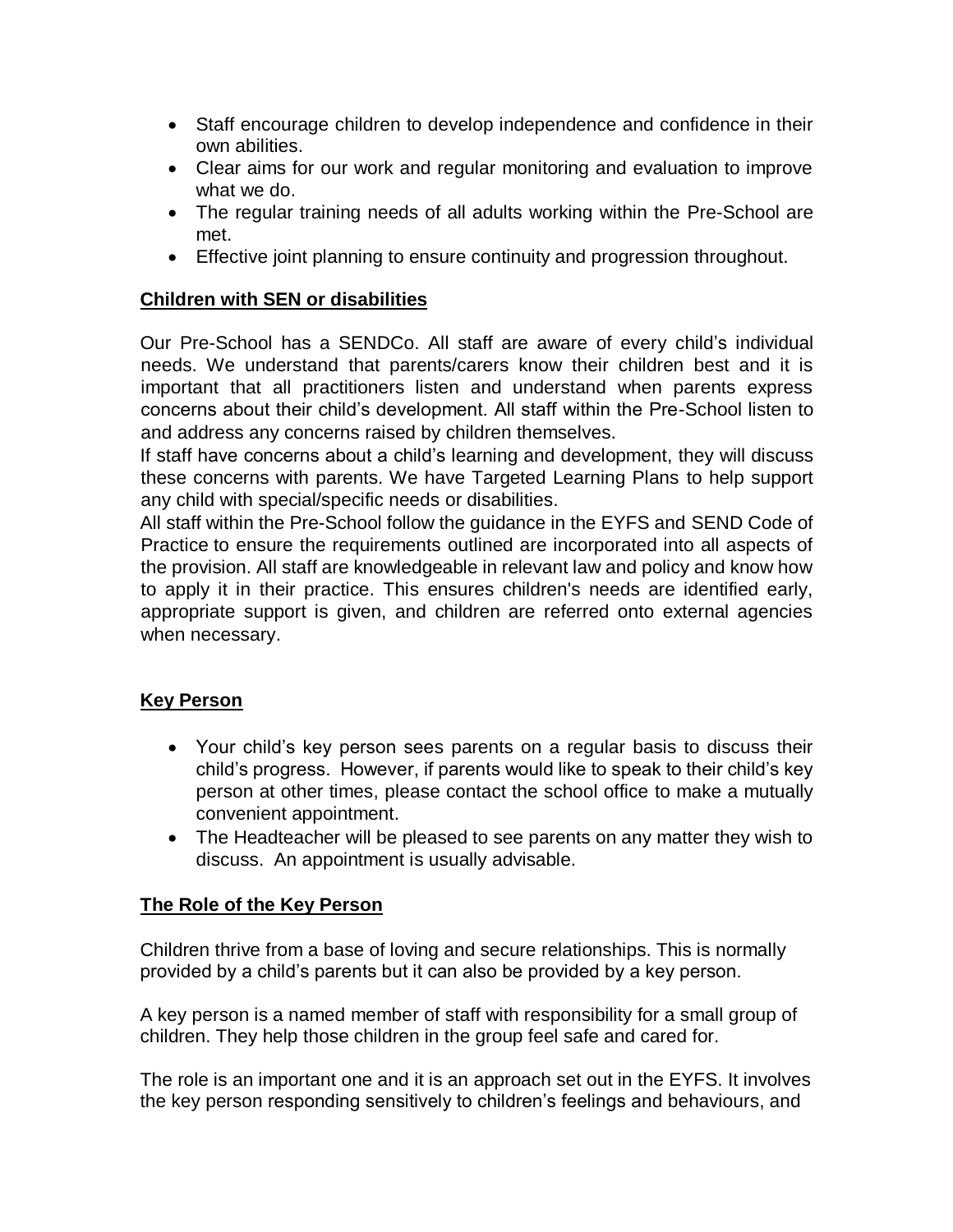meeting their emotional needs. They support each child's well-being and offer reassurance when it is required, such as when they are new to a setting or class.

The key person supports physical needs too, helping with nappy changing, toileting and dressing. That person is a familiar figure who is accessible and available as a point of contact for parents and one who builds relationships with the child and parents or carers.

Records of development and care are created and shared by the key person, parents and the child. Small groups foster close bonds between the child and the key person in a way that large groups cannot easily do. These groups allow the key person to better 'tune into' children's play and their conversations to really get to know the children in the group well. Children feel settled and happy and are more confident to explore, and as a result become more capable learners.

## **The Role of Parents**

We never underestimate the importance of the child's home life in their education. Therefore, practitioners build strong relationships with parents, through good communication and a family atmosphere, which is welcoming and supportive of their needs.

We encourage the support of parents by:

- Finding out about the child and their family before the child starts Pre-school (an initial parent liaison form is sent home)
- Offering parents regular opportunities to discuss their child's progress.
- Encouraging parents to voice any concerns they may have through the use of regular questionnaires and discussions.
- Having secure settling in arrangements that enable parents and children to feel secure (please see EYFS Induction policy).
- Planning activities that encourage collaboration between the child, school and parents i.e. story sacks to loan to parents.
- Keeping parents informed through regular newsletters, notices and the website.
- Holding termly 'Stay and Play' sessions, where the parents have an opportunity to observe their child in the school environment and to build relationships with staff and other parents.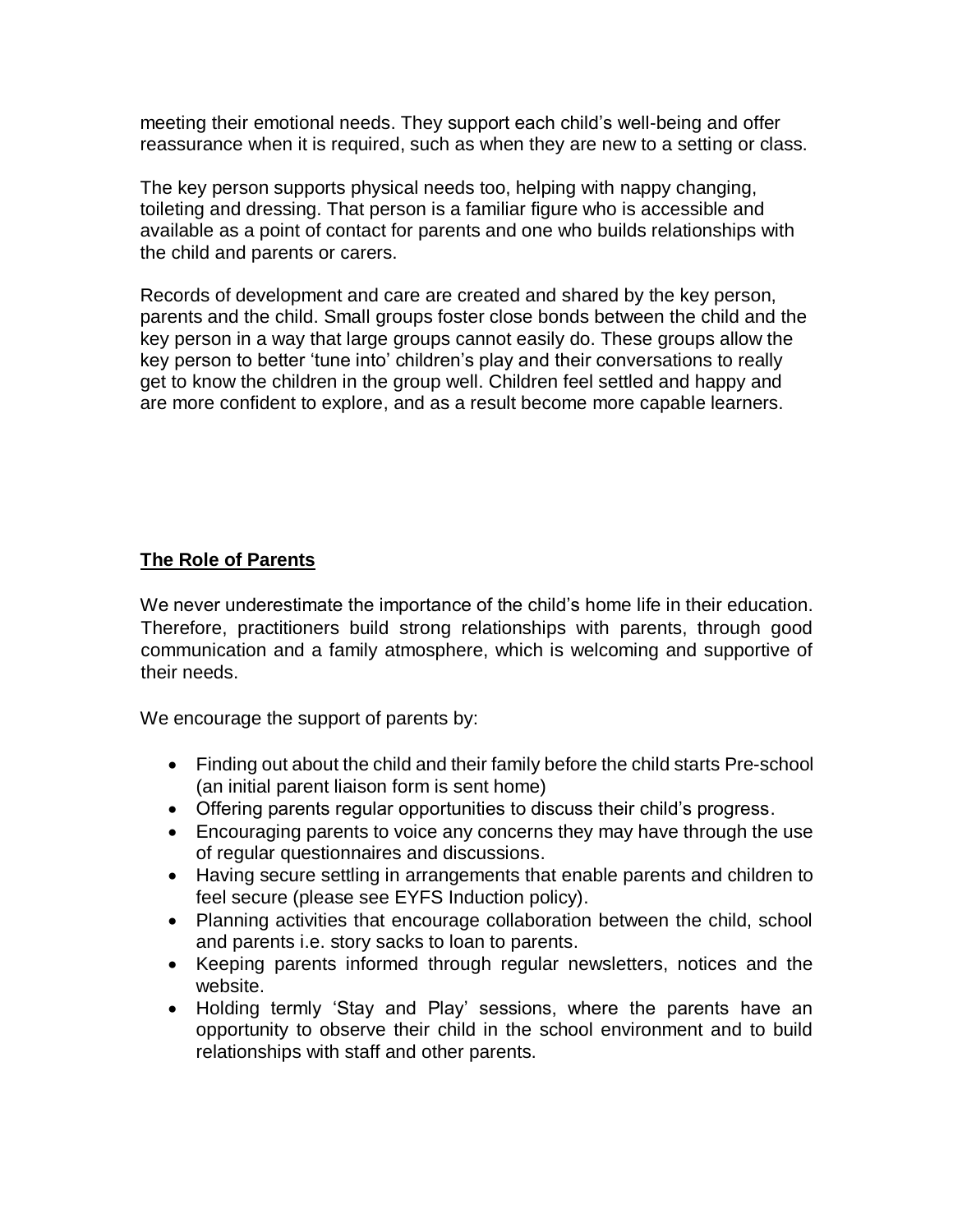### **Resources**

The environment is very well planned and monitored by all staff. Our environment is bright, stimulating and natural, and is regularly enhanced to keep the children interested and motivated to learn. We use a range of resources that reflect the community and the wider world. We have a good balance of resources to encourage imagination through both natural and set themed toys. We encourage children to use their imagination and use a variety of resources for different purposes. We encourage children to make their own selection of activities to encourage independent learning and the learning is then carefully planned according to their needs and interests.

## **Start and End of Child's Day**

Pre-school day stars from 9am although children are able to arrive at 8:30am with prior arrangement. A member of staff greets the parents/carer and child, and there is time to communicate anything necessary. The children are encouraged to selfregister by moving their name card from the 'home side' of the board to the 'Pre-School' side of the registration board.

Children are then encouraged to find their pegs and hang up their coats and bags. They then sit on the carpet for Registration and prayers.

Collection times are 3pm or 3:30pm. The staff take the children onto the playground to greet their parents and inform them of their child's day or any incidents.

Children attending after school club remain in class until the practitioner takes them to the afterschool club.

Costs for morning Club and After School Club are detailed later.

### **Morning Club**

Morning Club is available from 7:30am-8.30am. Your child will be offered breakfast. It is located in the school dining room, accessed through the top playground.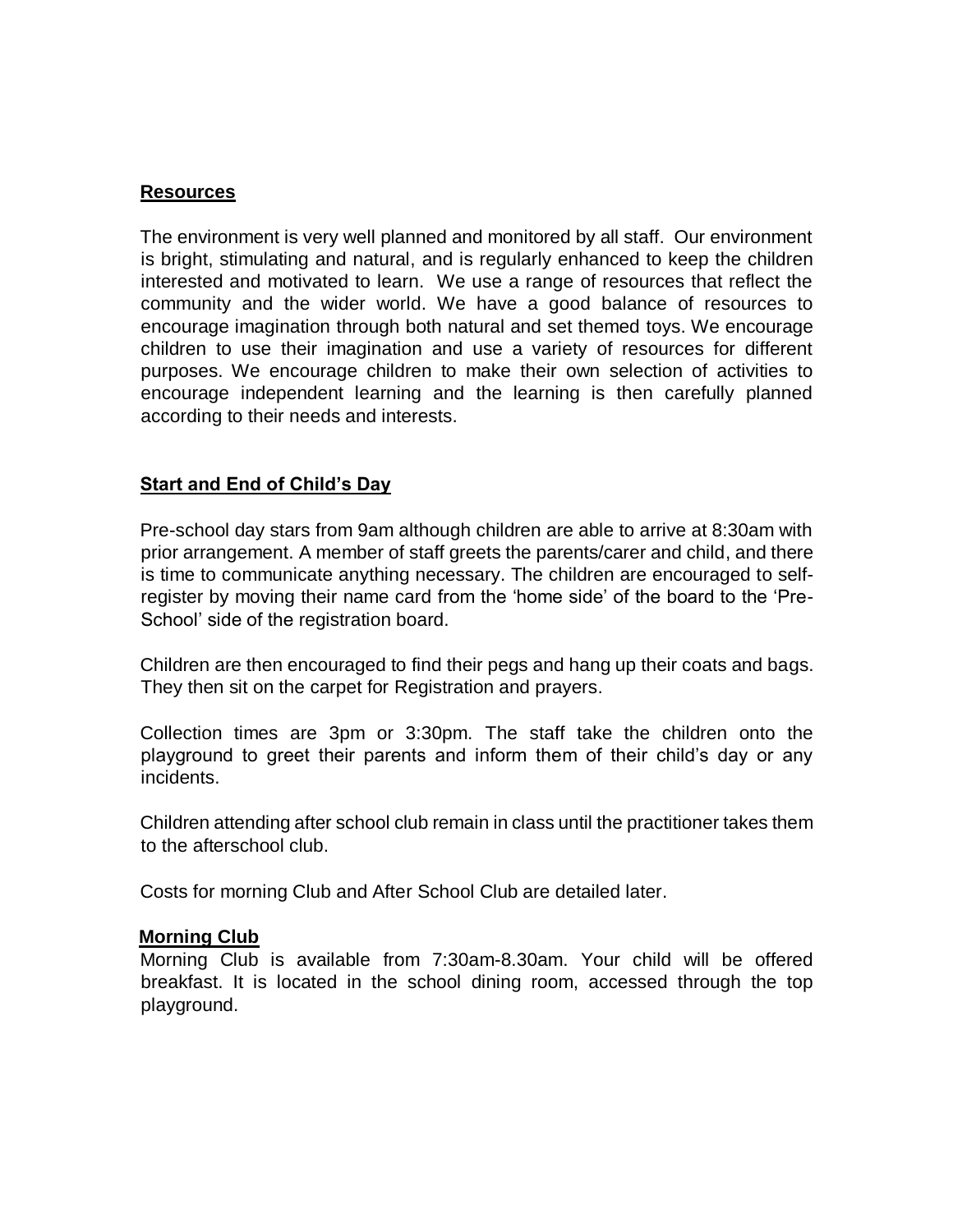## **After School Club**

After School Club is available from 3.30pm – 5.30pm and is run by our own school staff. Your child will be able to attend ASC on a regular or ad-hoc basis. It is located in the school dining room and accessed through the top playground.

#### **Holidays**

You are expected to take holidays outside of term time only. If this is not possible, you must complete an absence request form in advance and hand it to the Headteacher.

#### **Absences**

Please inform the school before 9.15 am if your child is going to be absent for any reason. If we have not heard from you by 9.30, we will phone you to see where your child is.

Please inform school if your child has a hospital, doctor's or dentist's appointment in advance of the appointment.

#### **Illness**

Your child should **not** be in school if they have been vomiting or had diarrhoea in the last 48 hours.

If your child has a heavy cold or sore throat, you should keep them at home to prevent the spread of germs.

If your child is not well enough to go out at playtimes or take part in PE lessons, then they should not be in school.

(Broken limbs are the exception, and special cases must be discussed with the Headteacher.)

Please inform us if your child has headlice.

If your child feels unwell during the school day, they will be observed by the staff and we will inform you at the end of the school day.

If your child is sick, develops a rash, has diarrhoea or the staff feel it is appropriate for any other reason, you will be contacted and asked to make arrangements for your child to be collected.

If your child bangs his/her head during the day, we will inform you by phone. If we agree that your child is well enough to stay in school, an accident form will be completed and your child will be given a 'bumped head' sticker to wear so that all staff are aware that your child has had a bump to the head and should be monitored. Otherwise you will be asked to make arrangements for your child to be collected.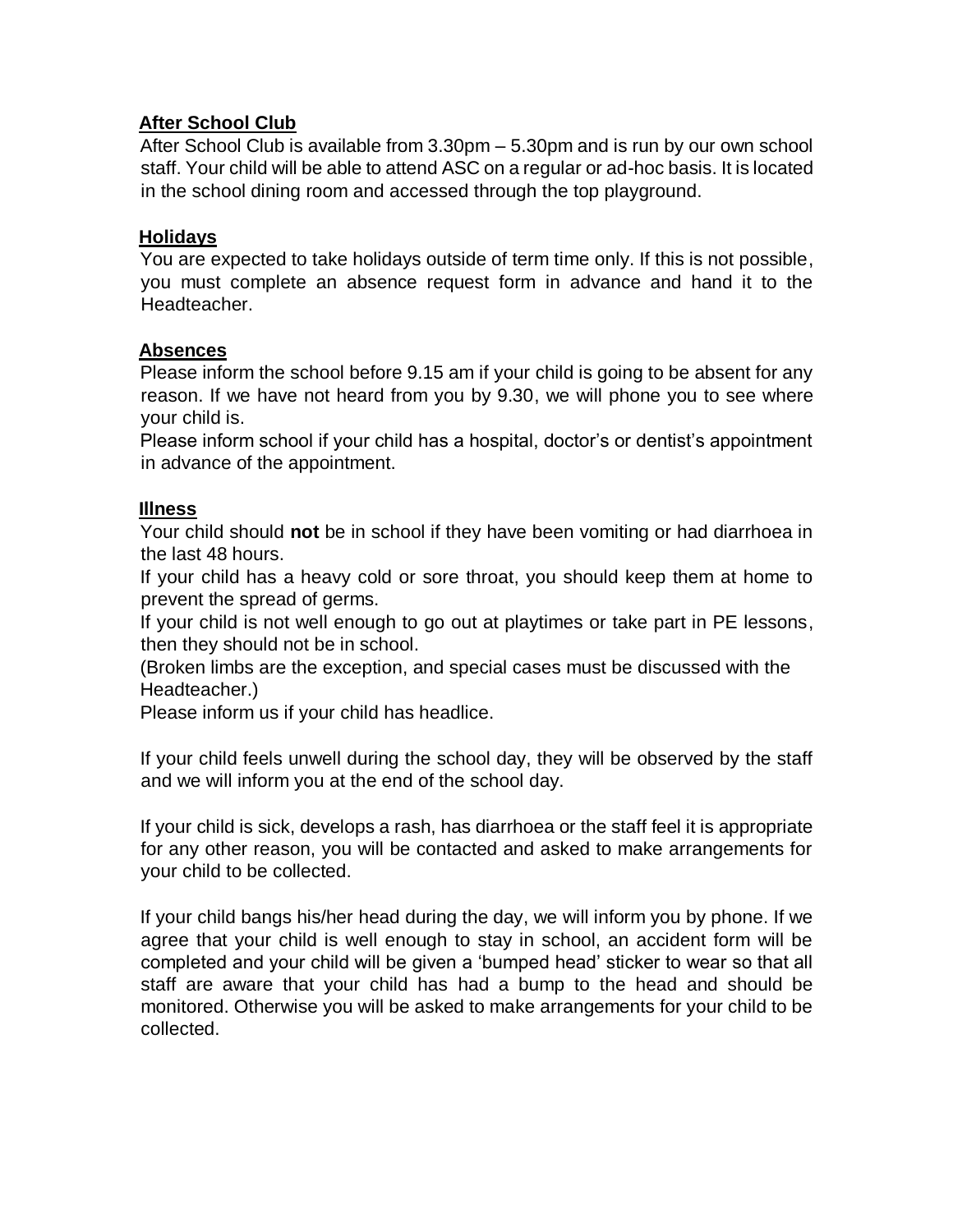## **Medicines**

If your child needs to take prescribed medicine during school hours, please contact the school office. All medicine must be clearly labelled by the doctor/pharmacist with your child's name and correct dosage. The medication must be handed to the office (*with the exception of inhalers – see below*) along with a completed administration request form (available from the website). We have qualified First Aiders in school who can administer prescribed medication.

## **Inhalers**

If your child suffers from asthma, you are required to fill in an Asthma Management Form. This form is usually sent out to you at the beginning of each school year and you should inform school if there are any changes during the year. On the form you should detail signs to look for and instructions for the administration of your child's inhaler.

Your child's inhaler is kept in your child's classroom and taken with them for PE and out of school activities. Staff record each time your child's inhaler has been administered.

## **Allergies**

If your child suffers from allergies or food intolerances please inform us immediately.

## **Accident and Emergencies**

We send out Contact Forms at the start of each new academic year. Please ensure that these are returned swiftly. If you change contact numbers, you **must** inform school so that you (or another relative) can be informed if your child is ill or involved in an accident at school. Please let us know of any change of address or personal circumstances.

## **Travel**

We will ask for and obtain your written permission before your child can take part in an out of school activity.

## **Food and Drink**

- A choice of milk or water is provided at morning and afternoon snack time. Water bottles are provided for children.
- A variety of nutritious snacks are provided. These include a large variety of fruit, raw vegetables.
- The majority of children eat hot lunches provided by school, however parents can choose to provide a packed lunch for their child. Please include food that is low in sugar and salt. Sweets, chocolate, high sugar and fizzy drinks are **not** allowed.
- Water is available at all times.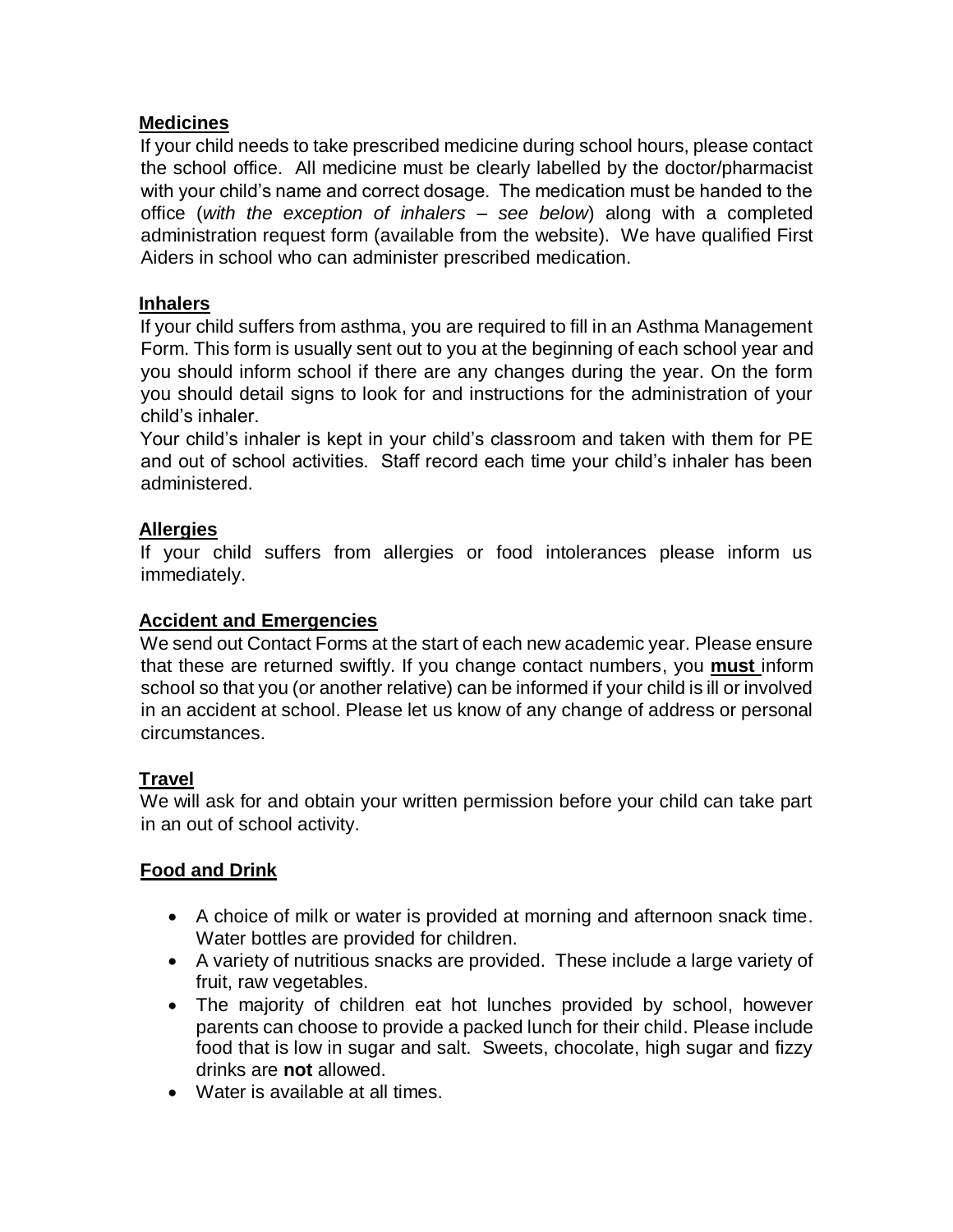- Children are encouraged to develop good eating skills and table manners and will be given enough time to eat. It is very important that the time is used to encourage discussion and social skills at the table. The children are involved in the preparation of the snack, whereby they can have the responsibility of washing and cutting the fruit and vegetables each morning.
- Parents are advised if their child is not eating well. Any empty food wrappings/containers, or food that is not eaten will be sent home in the child's lunch box.

## **Rewards and Celebrations**

Good behaviour and table manners are rewarded with verbal praise.

We love to celebrate birthdays healthily in the Pre-School and sing Happy Birthday using a 'dummy' cake with candles.

We do not encourage parents to bring in sweets/cakes for the children for celebrations. However, if parents insist, the sweets/cakes are given to the children at home time and they are encouraged to eat them with their evening meal.

### **Headteachers Awards**

A child from each class is awarded a Headteacher's Award each week to recognise achievement in class. This is decided by the class teacher and presented at Friday's Family Assembly.

### **Star of the Week**

A child from each class is awarded Star of the Week for showing our school values. These are nominated by their classmates and presented at Monday's whole school Assembly.

### **Miscellaneous**

Please do not approach a child in the school without a parent's and/or teacher's permission.

All visitors to the school, including parents, MUST report to the office.

Dogs should not be brought onto the playground or field.

### **Parent queries**

The information in this booklet will answer most of your questions, but if there is anything you are not clear about, please feel free to contact the office and hopefully we will be able to answer your queries.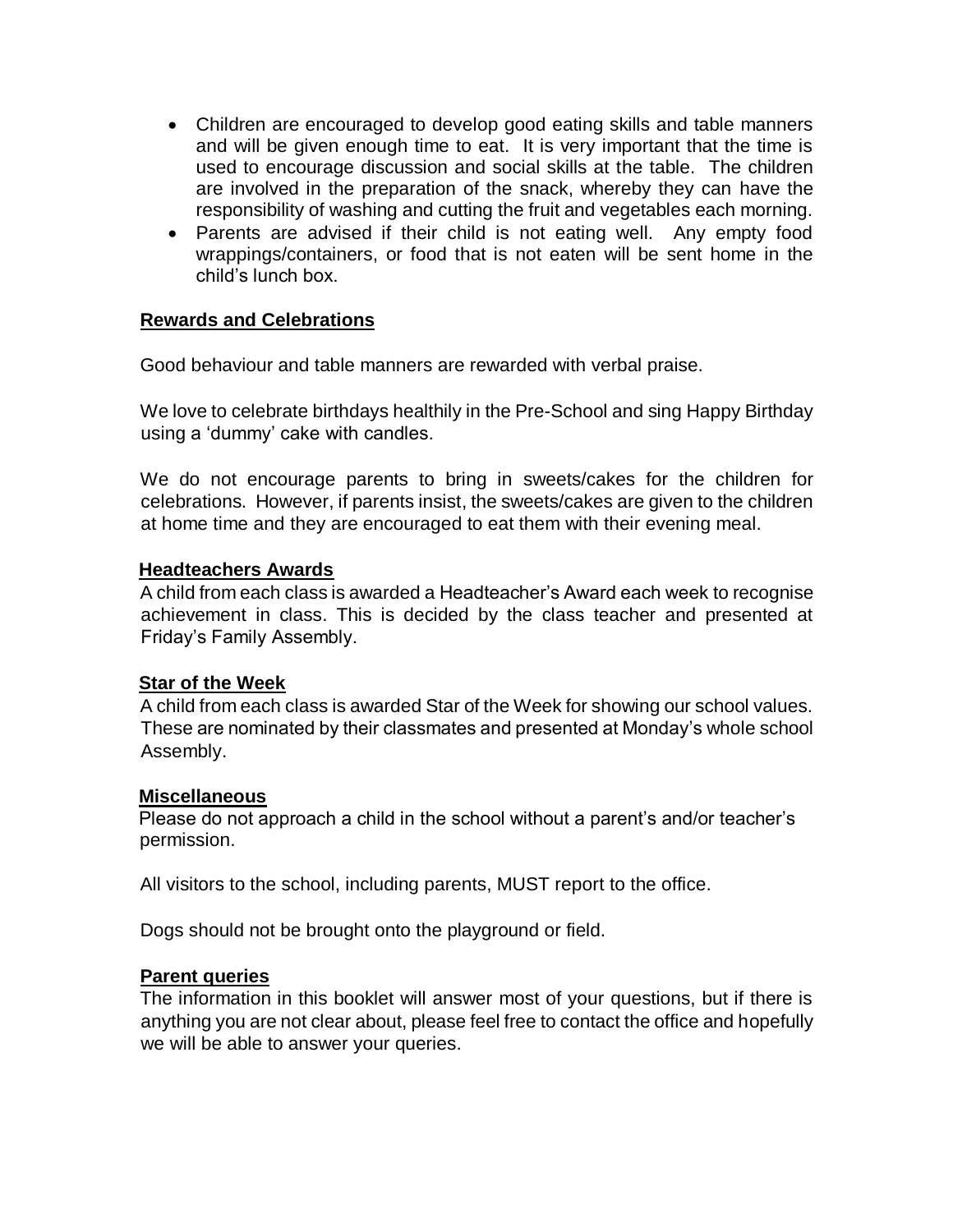## **Fees and Extra Charges**

September 2020 to July 2021

| Pre-school fees                                       |                    |            |
|-------------------------------------------------------|--------------------|------------|
| Day rate                                              | 8:30 until 3:30pm  | $£40$ /day |
| Morning rate                                          | 8:30 until 12:30pm | $£24$ /day |
| Afternoon rate (no lunch option) 12:30pm until 3:30pm | $£18$ /day         |            |
| Lunch                                                 |                    | £2.50 /day |

Our Pre-school offers the Universal 15 hours and the Extended 15 hours for eligible children- please speak to the School Business Manager for further information.

Fees are paid directly into the school's bank account, no cash payments for fees will be accepted.

Any alterations in arrangements for paying fees must be discussed with the School Business Manager in advance.

As the School is a charitable trust, any profits are invested into improving the resources and facilities offered by the School.

|  |  |  | <b>Morning Club and After School Club</b> (invoiced monthly) |  |  |  |
|--|--|--|--------------------------------------------------------------|--|--|--|
|--|--|--|--------------------------------------------------------------|--|--|--|

| Mornings $(7.30am - 8.30am)$ |
|------------------------------|
| Mornings $(8.00am - 8.30am)$ |

£5.00 per session £4.00 per session

Afternoons to 4.30 pm **E5.00** per session Afternoons to 5.30 pm  $£10.00$  per session Afternoons 1 hour **E5.00** per hour

Parents who need to use the After School club every day may arrange to have this included in the school fees and paid monthly by standing order. A reduction of 15% is given, but no refund is available for sessions not attended. Please speak to the School Business Manager.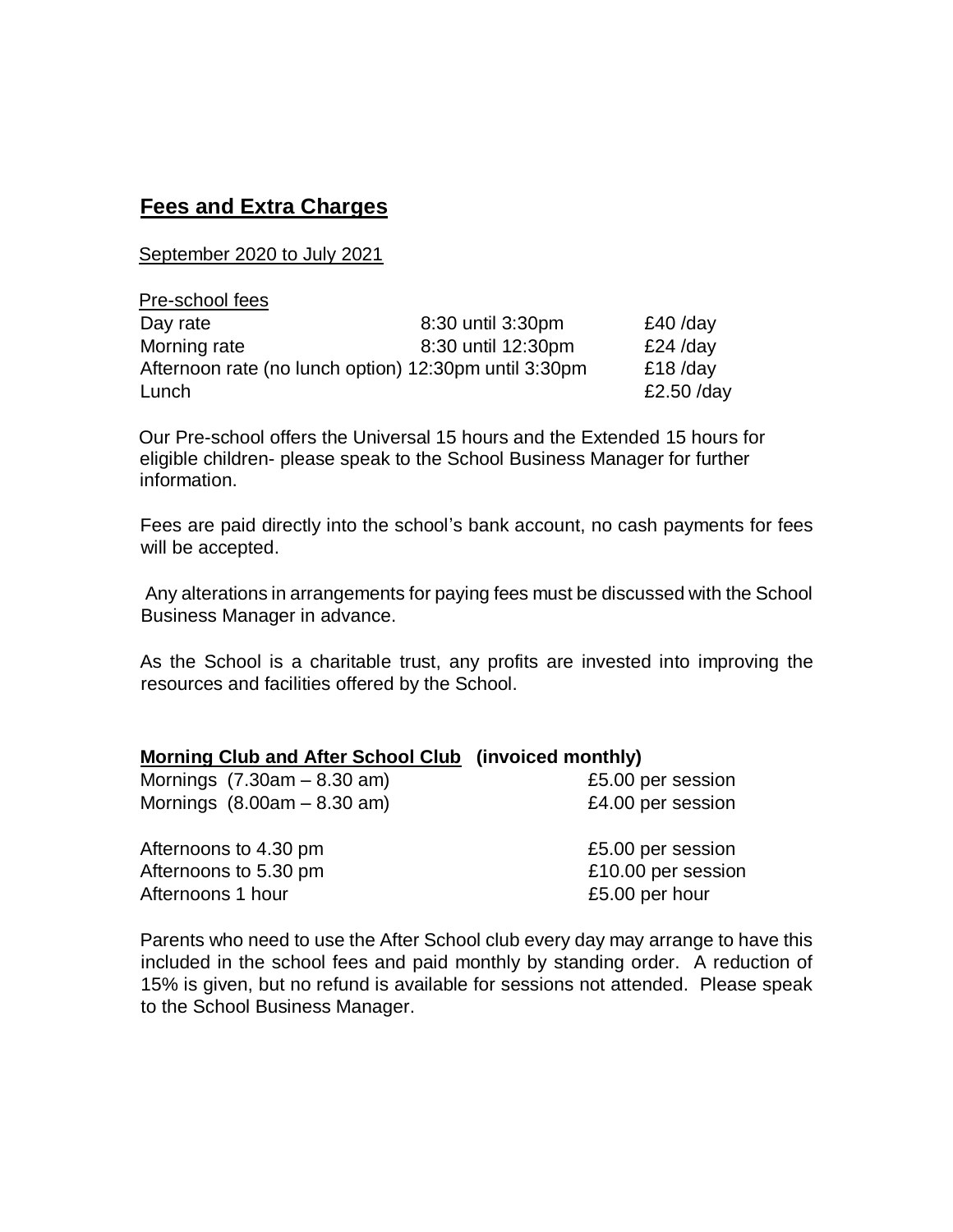## **Summer School**

Summer School is available for two weeks during the summer holidays and is run by school staff. Summer School is available for children from Pre-school to Year 6.

The day begins at 8.30am and finishes at 5.00pm.

Activities include sports, games, crafts, cookery, and projects. Themed days / weeks may be arranged.

Snacks are provided. Children bring their own packed lunch.

Pre-booking is essential and booking forms are sent out in the summer term.

| £21.50 per day   | (E19.00) | $2nd / 3rd$ child)            |
|------------------|----------|-------------------------------|
| £100.00 per week |          | $(E90.00 \t 2nd / 3rd child)$ |

*(Prices correct Summer 2021)* 

## **Sports**

Here at St Joseph's Park Hill, we recognise the importance of a healthy and active lifestyle for our children.

We are committed to a curriculum which places high importance on Games, PE and Sport. Pre-school have a timetabled PE lesson each week in which they are taught Fundamental Movement skills.

Pre-School children will have a weekly dance lesson with a specialist dance teacher. (For those attending Friday morning sessions – additional costs apply)

Sports Day takes place in the Summer term. This gives the children the opportunity to experience competition as they compete to win first, second, third and fourth place for their House. The House with the most points wins the Sports Day Cup. Parents are invited to Sports Day.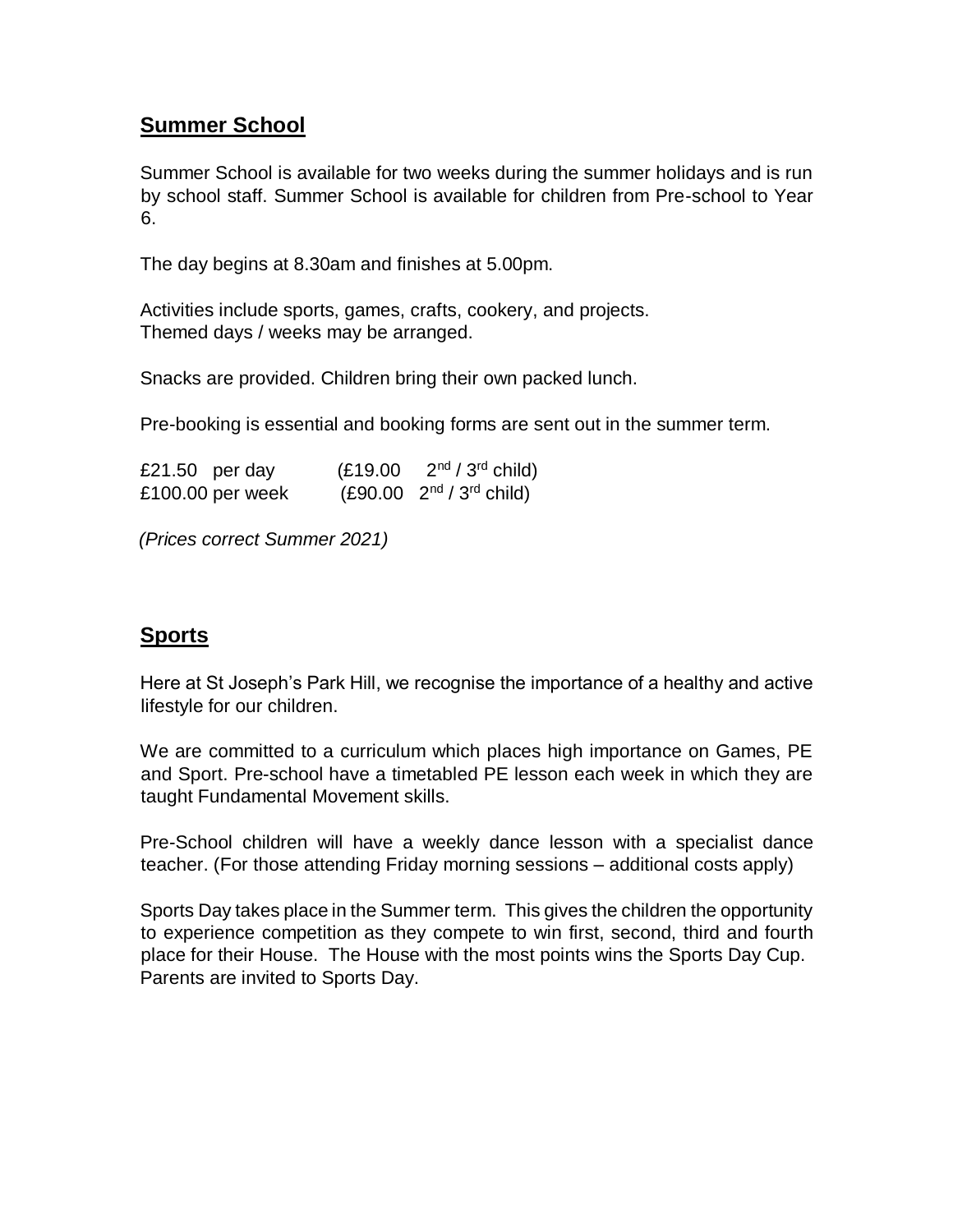## **St. Joseph's PARK HILL School - Uniform List**

School uniform must be worn at all times. Pre-School uniform is available to purchase from the school office.

### **Uniform List**

*Pre-School cardigan (girls), Pre-School jumper (boys), Pre-School polo t-shirt, School skirt (girls) School shorts (boys) Pre-School P E shorts (boys and girls different)*  Navy plain socks or tights for girls Grey school knee socks for boys Navy or black shoes, Pumps, **Wellingtons** All-in-one waterproof (to be left in school) Own Coat can be worn. Summer dress for girls which is optional for Pre-school.

### **Please note: All items must be clearly marked with your child's name.**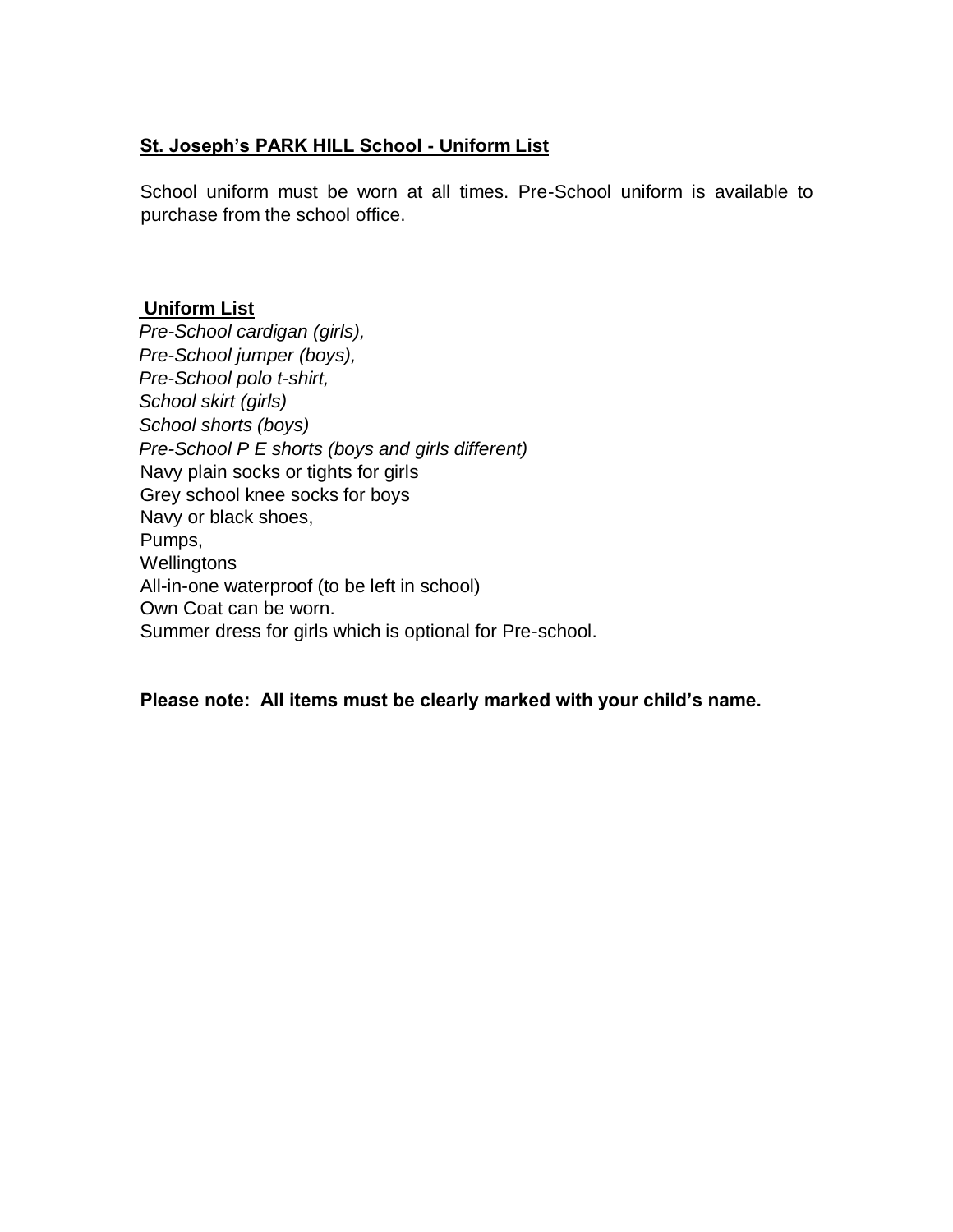**ST. JOSEPH'S PARK HILL** 



## School Rules

- 1. Children who arrive at school before 8.25 am must attend Morning Club.
- 2. Children who are still on the premises after 3.40 pm must attend the After School Club.
- 3. Children are not allowed to bring sweets or biscuits (including breakfast biscuits) to school.
- 4. Children are expected to adhere strictly to the school uniform.
- 5. Toys, collectable cards, mobile phones and jewellery, i.e. necklaces, rings or bracelets, are not allowed in school.
- 6. Watches may be worn by junior children only, at their own risk, and these must be removed during P.E. lessons.
- 7. Long hair (shoulder length or longer) girls and boys should be tied back. Hair ribbons and hair bands must be royal or navy, and beads must not be worn in hair. School hairbands and scrunchies are available. Boys' hair should be neatly groomed and should not be too closely shaved.
- 8. Where girls' ears are pierced, only small stud earrings may be worn.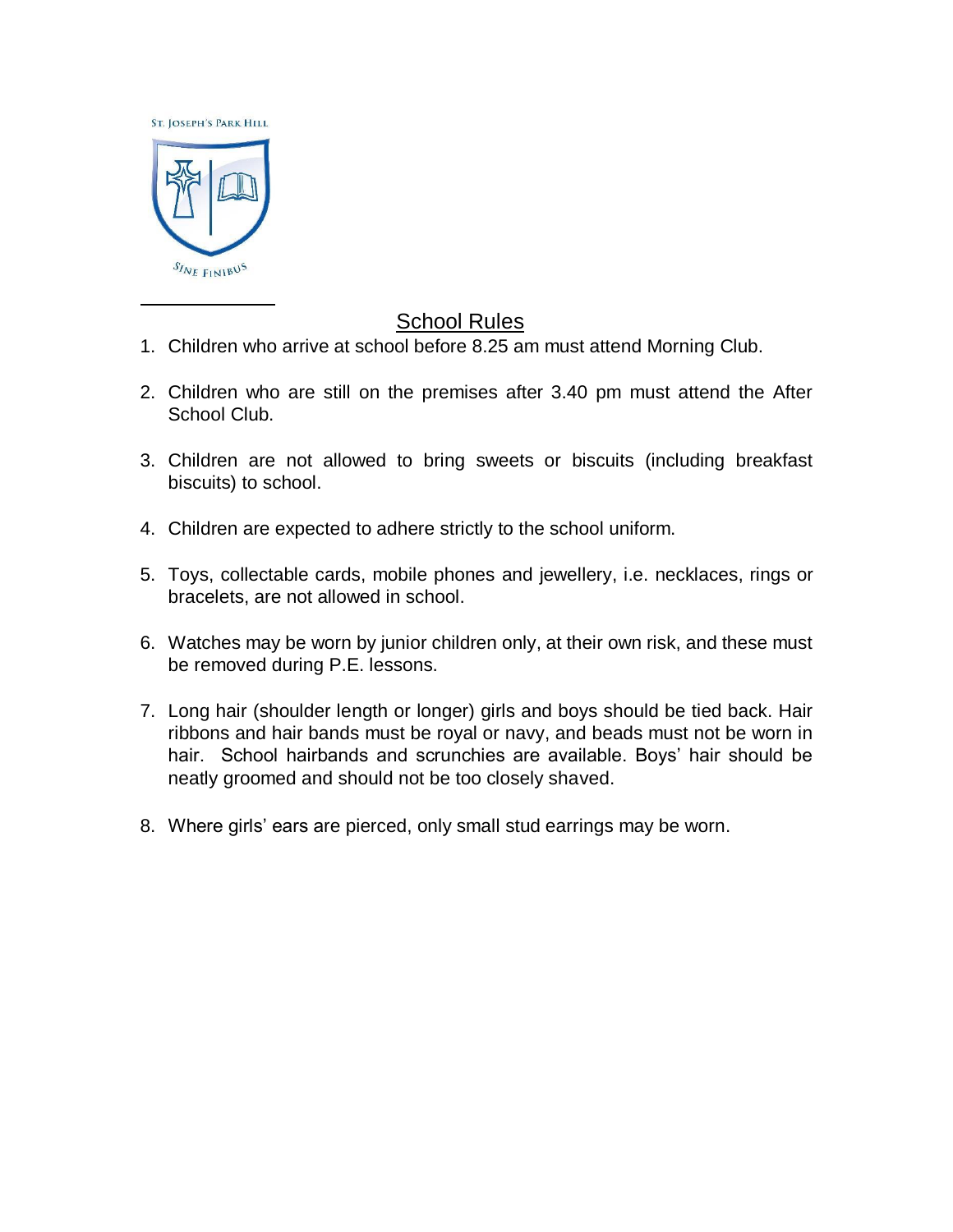## What can you Do If Something Goes Wrong?

Children sometimes encounter difficulties in school. The following structure helps your child to feel confident that there is always an adult or trusted peer who will help with problems should they arise anywhere in school.

## Who can help?

- Your teacher
- Any teacher
- Mrs Whitehead Headteacher
- Miss Grillo Pastoral Leader
- Mrs Duncan School Business Manager
- Any member of staff
- Prefect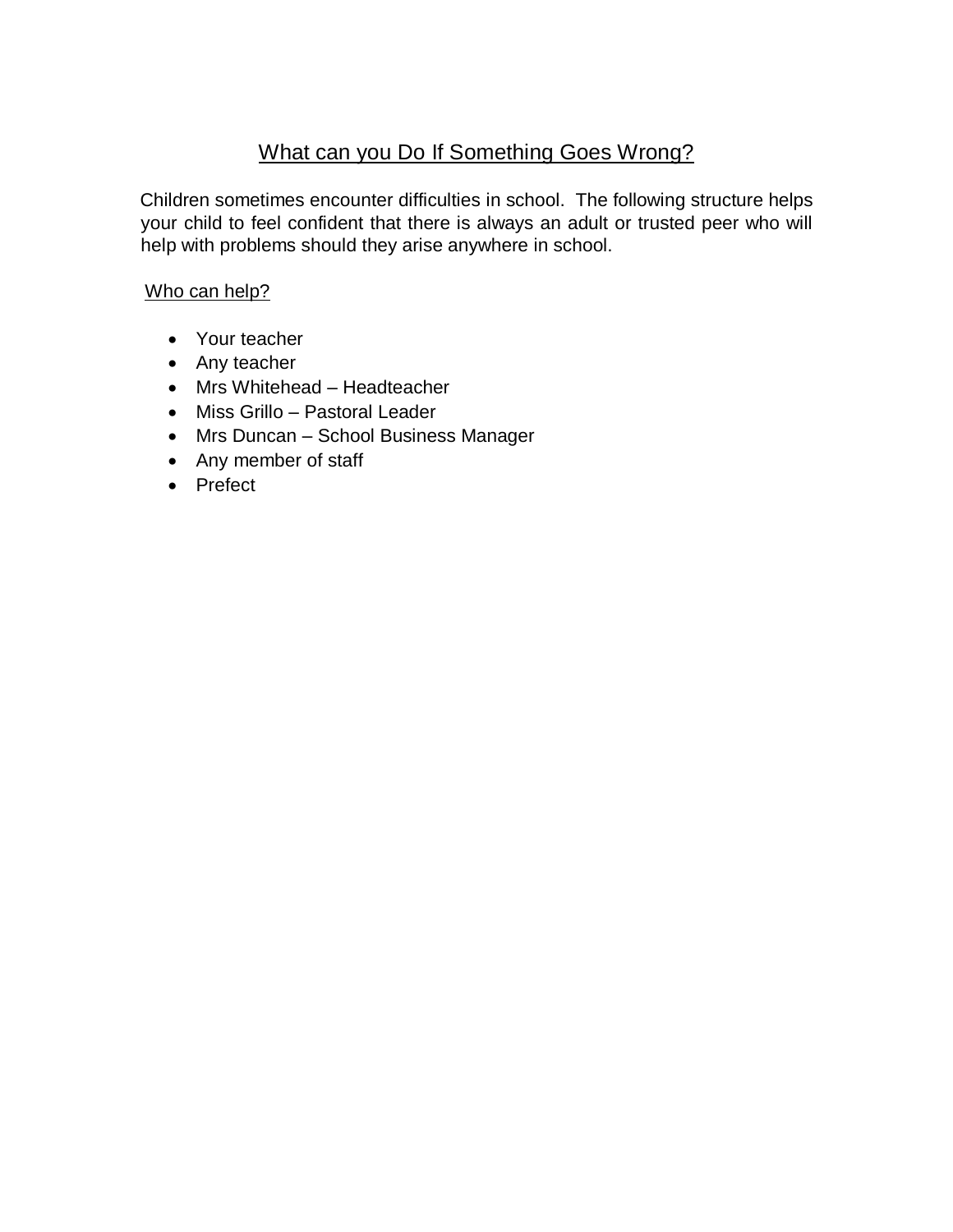## **ST JOSEPH'S PARK HILL SCHOOL**

**ST. JOSEPH'S PARK HILL** 



## **PROCEDURE FOR: CHILD NOT COLLECTED**

If a child is not collected by 3.40pm the following procedure is to be carried out.

- 1. Staff must take the child to the After-School Club
- 2. If a child is not expecting to be at After-School Club and school has received no communication from parents / carers by 4.45pm, then staff will ring contact numbers in the contact file.
- 3. If a child is not collected by 5.45pm then emergency numbers will be contacted.
- 4. If the child has not been collected and the emergency numbers have not been answered by 6.00pm then advice will be sought from CSC (Children's Social Care) by ringing the number below:

Children's Social Care: **0300 1236720 (8.00am – 8.00pm)** Out of hours Emergency Duty Team: **0300 1236722 (8.00pm – 8.00am)**

Burnley Social Services Office Adults and Children's Services Chaddesley House Manchester Rd **Burnley** BB11 1HW Tel: 01282 425961 (8,45am – 5.00pm)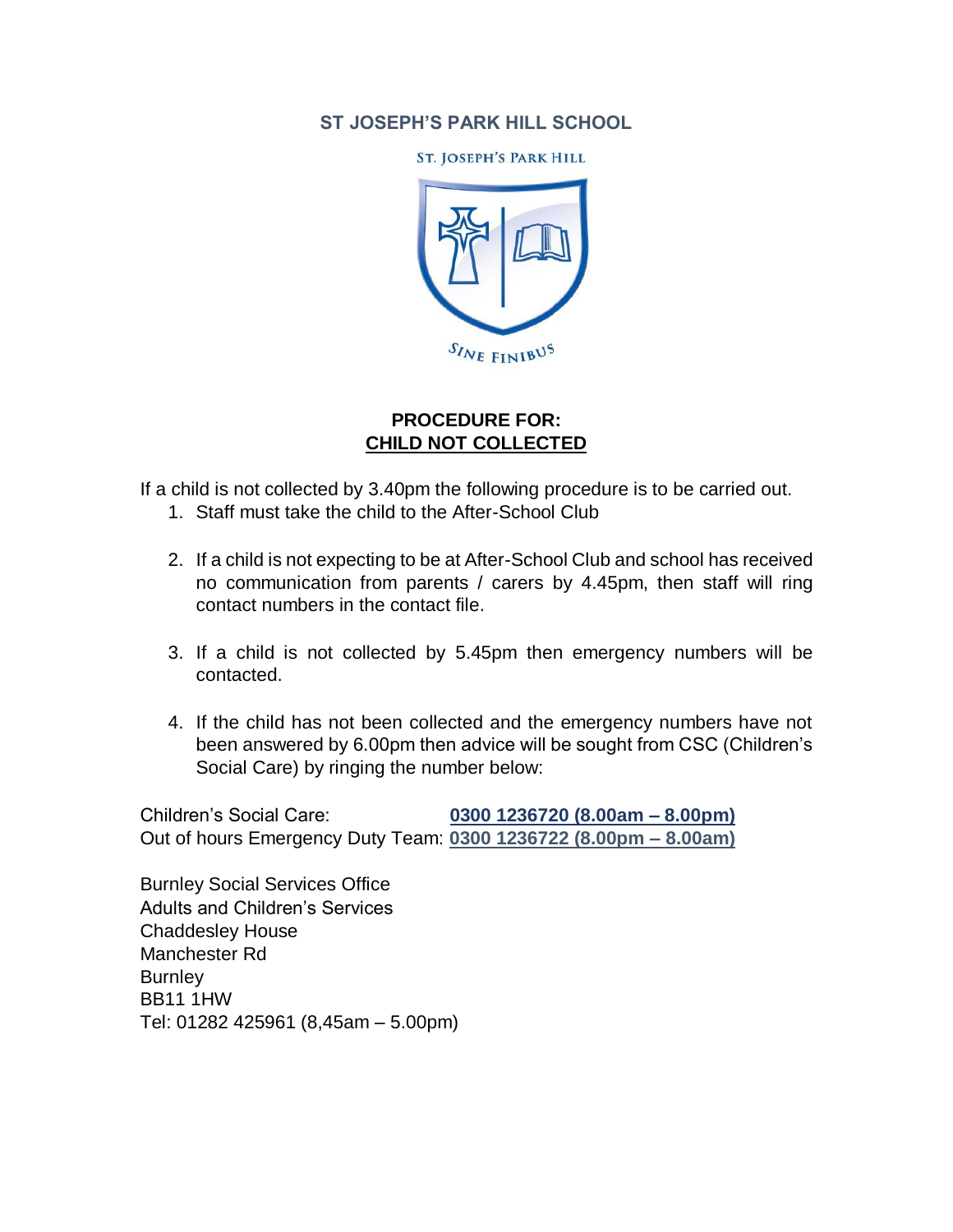## **List of Policies**

The following policies may be found on the school website:

Safeguarding and Child Protection Behaviour Management Special Educational Needs and Accessibility Policy Anti-Bullying Policy Complaints Policy Curriculum Policy Health and Safety Policy Language Policy Online Safety Policy Data Privacy Policy Remote learning Policy Lockdown Policy Pastoral Care Policy

Parents are welcome to see any of the following policies which are available from the school office:

Healthy Eating Policy Admissions Policy EYFS Policy Equal Opportunities Policy Homework Policy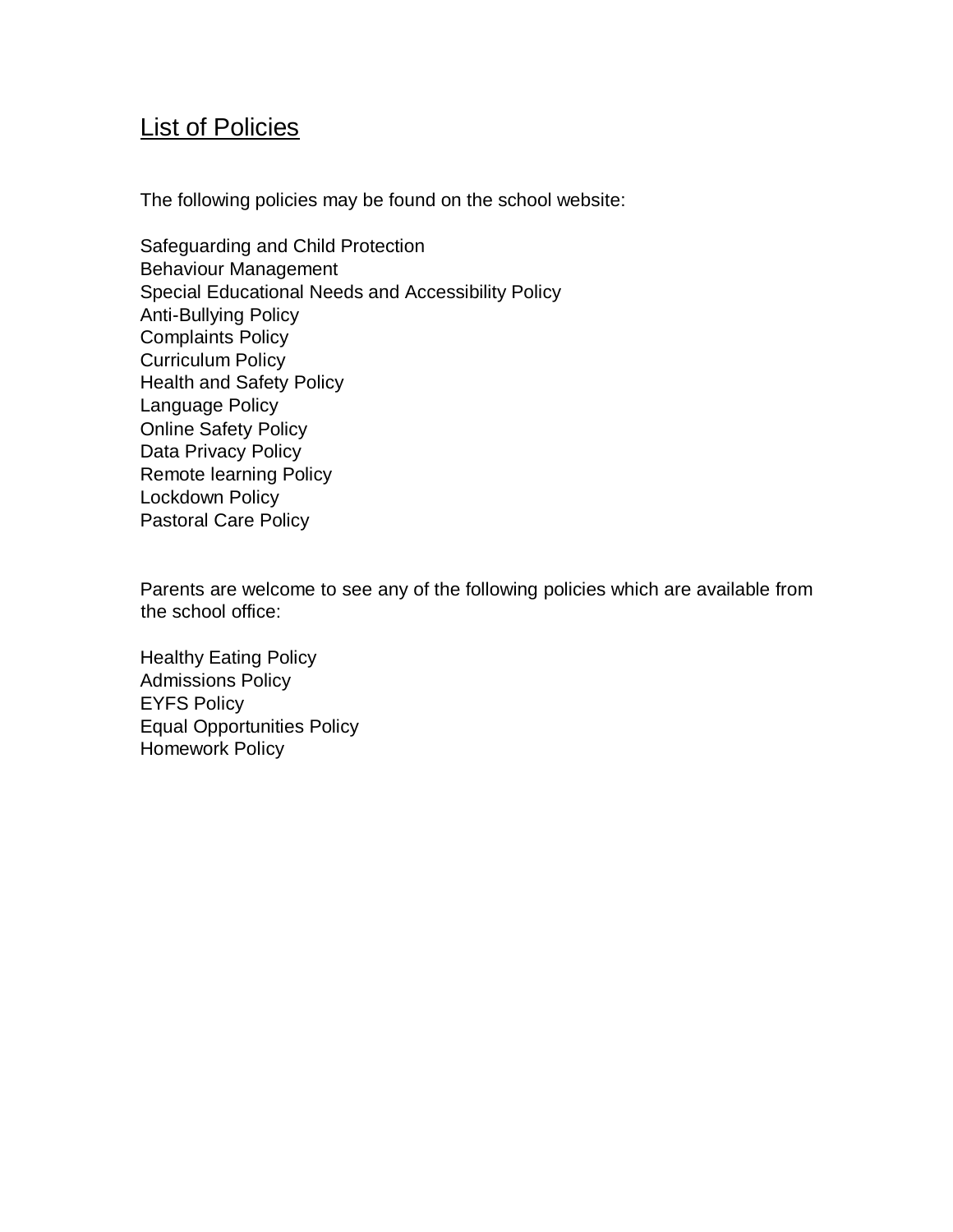## Staff 2021 - 2022

| <b>Headteacher</b><br><b>Bursar/Manager</b><br><b>Receptionist</b> |  | Mrs. Maria Whitehead<br>Mrs. Pauline Duncan<br>Mrs. Elin Kendall                                              |                                                             |  |
|--------------------------------------------------------------------|--|---------------------------------------------------------------------------------------------------------------|-------------------------------------------------------------|--|
| <b>Teaching Staff</b>                                              |  |                                                                                                               |                                                             |  |
| Year 6 Teacher                                                     |  | Mrs. Susana Hannah                                                                                            |                                                             |  |
| <b>Year 5 Teacher</b>                                              |  | Miss Ellena Lomas                                                                                             |                                                             |  |
| Year 4 Teacher/<br><b>Year 3 Teacher/ Head of Juniors</b>          |  | Mrs Rebecca Haasbroek                                                                                         |                                                             |  |
| <b>Year 2 Teacher</b>                                              |  | Mrs Charlotte Whittaker / Mrs Sandra Barker                                                                   |                                                             |  |
| Year 1 Teacher                                                     |  | Mr Richard Bailey                                                                                             |                                                             |  |
| <b>Reception Teacher</b>                                           |  | Miss Charlotte Grillo / Miss Charlotte Fidoe                                                                  |                                                             |  |
| <b>Music</b>                                                       |  | Mrs. Andrea Goffee                                                                                            |                                                             |  |
| <b>Visiting Teachers</b> Miss Boardman                             |  | Mrs. Karen Hoyle<br>Mr. Steven Webb<br>Mr. Glenn Armitage<br>Mrs. Jessica Porter<br><b>Miss Leanne Wharfe</b> | <b>Brass</b><br>Violin<br>Guitar<br>Drums<br>Dance<br>Drama |  |
| <b>EYFS Leader</b>                                                 |  | <b>Miss Charlotte Grillo</b><br>Mrs. Karen Bleasdale<br>Mrs Rina Teoli-Rush<br>Mrs Claire Taylor              |                                                             |  |
| <b>Learning Support</b><br><b>Assistants</b>                       |  | Mrs. Janice Allott<br><b>Miss Emily Earnshaw</b><br><b>Mrs Lindsey Forbes</b><br>Mrs. Elizabeth Watson        |                                                             |  |
| <b>SENDCo</b>                                                      |  | Mrs Joanne Maudsley                                                                                           |                                                             |  |
|                                                                    |  |                                                                                                               |                                                             |  |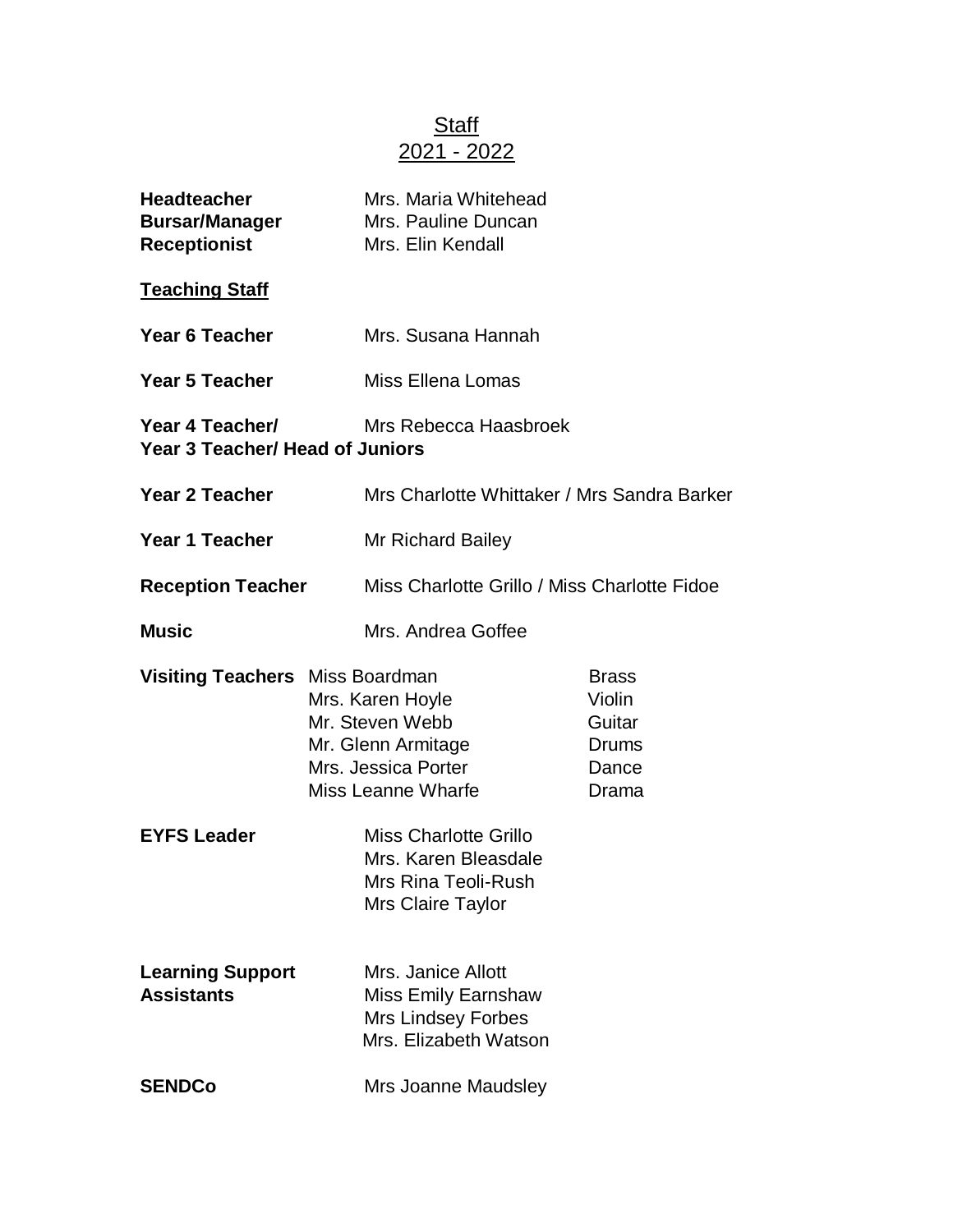| <b>Morning Club</b>        | Mrs Claire Taylor           |
|----------------------------|-----------------------------|
| <b>After School Club</b>   | Mrs. Elizabeth Watson       |
| <b>Catering Manager /</b>  | <b>Mrs Audrey Nuttall</b>   |
| <b>Cleaning Supervisor</b> |                             |
| <b>Cleaner</b>             | <b>Miss Stacey Nicholas</b> |
| <b>Kitchen assistant</b>   | <b>Mrs Karen Conway</b>     |
|                            |                             |

**Groundsman** Mr. Ian Whittaker

## **Contact Details**